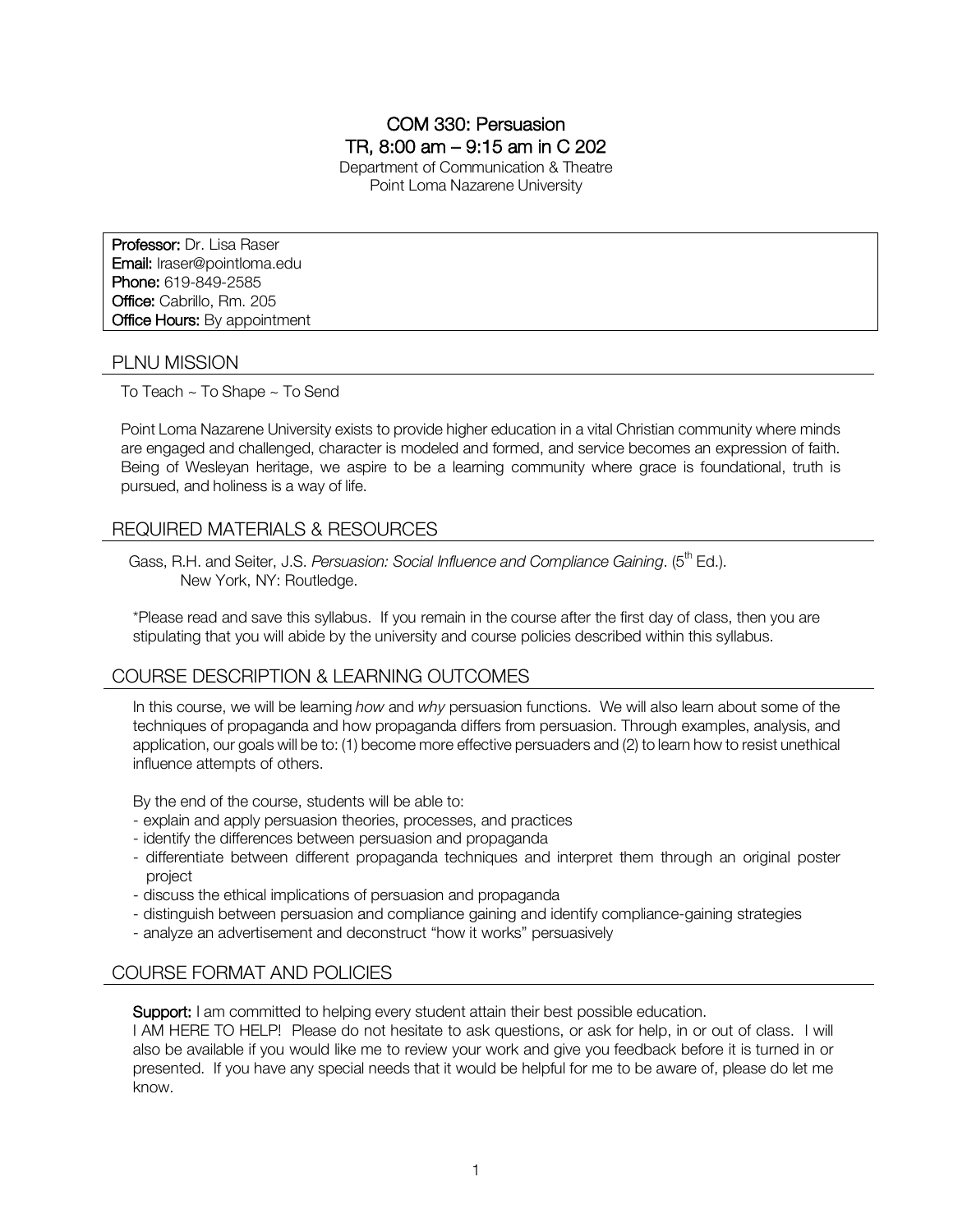Attendance: As members of a learning community, your presence is appreciated, and your absence is noticed. The class sessions are set up to help people learn from each other (through discussions, activities, etc.) and you are expected to attend each class session. Everyone has useful and insightful information to offer to the class. Participation is the core of this work, and to help keep track of that, I take attendance.

You are allowed two (2) excused or unexcused absences in the course of the semester without penalty. The only absences excused after that will be university approved absences (see section below). It is your choice how you use these absences and it is encouraged that you use them wisely. Please note that these 2 absences DO include instances of illness and family obligations. Each absence over two will result in a 15-point deduction to your overall grade.

As noted in the University catalog: If you are absent from more than 10 percent of class meetings (3 classes), I have the option of filing a written report which may result in de-enrollment. If the absences exceed 20 percent (6 classes), you may be de-enrolled without notice. If the date of de-enrollment is past the last date to withdraw from a class, you will be assigned a grade of W or WF consistent with university policy in the grading section of the catalog. See Academic Policies in the undergrad student catalog.

University Approved Absences: Absences for certain events and obligations recognized by the University (i.e.: participation in sports, forensics, music tours, etc.) may be counted as "excused." Please notify me at least one week prior to such absences with documentation and contact information from the sponsoring program/department. You are responsible for making up all work missed due to absences in a timely manner, to be worked out ahead of time with me.

Late to Class/Leaving Early: It is an expectation of this class community that we begin our class time *together*, and complete our class time *together* each day. Since arriving late to class is distracting to your classmates (and to your professor), you are expected to arrive on time. Four late arrivals will count as one absence. Truly perfect attendance (with no tardies or absences of any kind—you were literally present for all of every class meeting) will earn you 10 points of extra credit at the end of the semester (the only extra credit offered in this course).

Being absent for more than 20 minutes during any part of a class period, whether at the beginning, middle, or end, will constitute an absence. Similarly, it is expected that you remain actively engaged in the classroom activities until the entire class has been dismissed for the day. Failure to do so will result in a deduction of your participation points for the course. If you absolutely must leave early one day for an important/emergency reason, please approve it with me at the class period prior or via email. (Please arrange any meetings with your academic adviser so that they do not conflict with your class schedule.) Please talk to me early in the semester if you have any questions or concerns about this policy.

Late Work/Make-Up Work: All work is expected on the planned "due dates" - at the beginning of the class period when they are due. In general, no late or makeup written assignments/presentations will be allowed. In the event of a personal emergency with written documentation and at my discretion, make-up work *may* be accepted for half credit. If you are absent on the day of a test or a presentation, I will only consider a make-up opportunity if you have communicated with me in advance of your absence and you have written documentation of a personal emergency. Depending upon the circumstance, a make-up opportunity may not receive full credit.

Incomplete: Incompletes will only be granted under extreme circumstances, given reasonable justification.

Electronic Devices: The use of cell phones and laptops/tablets during class is prohibited unless I ask for them to be used as a specific part of a class activity. Please join me in turning off or silencing all cell phones, laptops, and similar electronic devices and keeping them out of sight for the duration of class. This policy was influenced by two important pieces of research: 1. Faria Sana, Tina Weston, and Nicholas J. Cepeda, "Laptop Multitasking Hinders Classroom Learning for Both Users and Nearby Peers," *Computers and*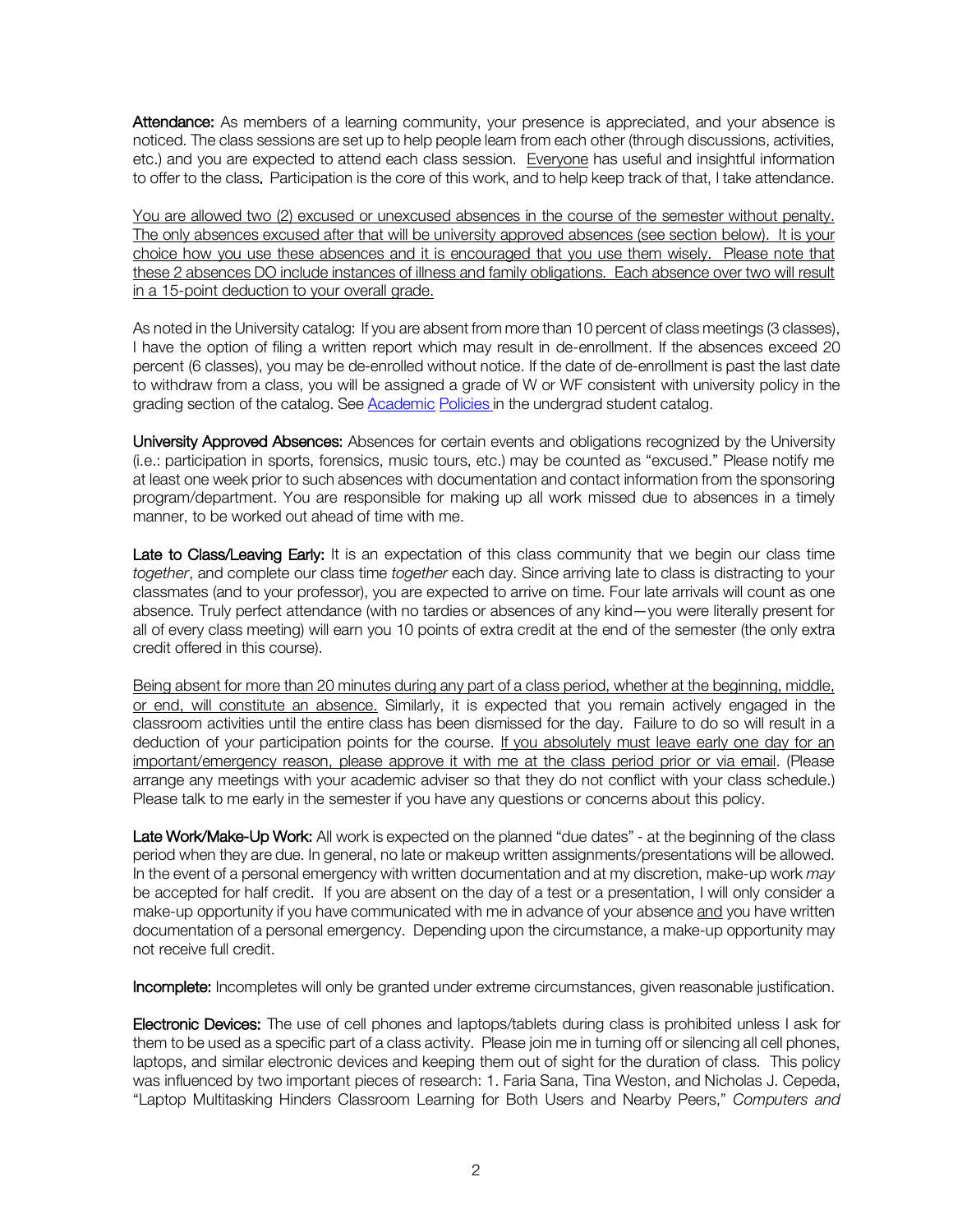*Education* (March 2013): "We found that participants who multitasked on a laptop during a lecture scored lower on a test compared to those who did not multitask, and participants who were in direct view of a multitasking peer scored lower on a test compared to those who were not. The results demonstrate that multitasking on a laptop poses a significant distraction to both users and fellow students and can be detrimental to comprehension of lecture content." 2. Pam A. Mueller and Daniel M. Oppenheimer, "The Pen Is Mightier Than the Keyboard: Advantages of Longhand Over Laptop Note Taking" (April 2014). In this study, the authors found that students who hand wrote their notes during lectures remembered more material than students who used laptops for notetaking because they could not write everything down verbatim. The extra processing required by the hand writers to select important over extraneous information was beneficial for their retention of the material they were learning.

Email: I will frequently use email to communicate with you and I do my best to respond to your emails as promptly as possible. I will respond to emails Monday-Friday from 8:00 am – 4:00 pm. If you send me an email over the weekend or holiday, I will respond on the following school day.

Written Work: Please type, double-space and staple all written work unless instructed otherwise. It is my expectation that all writing will be clear, coherent, and free of grammatical/spelling errors. Please proof all written work – your grade will reflect both the substance and the style of your writing. When working on the computer, try to plan for the "unexpected" but predictable problems: plan extra time for library printing lines and back up files as you go.

#### Student Responsibility:

It is the student's responsibility to maintain his/her class schedule. Should the need arise to drop this course (personal emergencies, poor performance, etc.), the student has the responsibility to follow through (provided the drop date meets the stated calendar deadline established by the university), not the instructor. Simply ceasing to attend this course or failing to follow through to arrange for a change of registration (drop/add) may easily result in a grade of F on the official transcript.

#### Final Exam Policy:

Successful completion of this class requires taking the final examination on its scheduled day. The final examination schedule is posted on the Class Schedules site. Final exams will not be given early before our assigned date/time. Please arrange any activities or transportation for the break around this finals schedule so that you can be present to take the test at the assigned time.

#### Academic Dishonesty:

Students should demonstrate academic honesty by doing original work and by giving appropriate credit to the ideas of others. As stated in the university catalog, "Academic dishonesty is the act of presenting information, ideas, and/or concepts as one's own when in reality they are the results of another person's creativity and effort. Such acts include plagiarism, copying of class assignments, and copying or other fraudulent behavior on examinations. A faculty member who believes a situation involving academic dishonesty has been detected may assign a failing grade for a) that particular assignment or examination, and/or b) the course." See Academic Policies in the undergrad student catalog.

#### Academic Accommodations:

While all students are expected to meet the minimum standards for completion of this course as established by the instructor, students with disabilities may require academic adjustments, modifications or auxiliary aids/services. At Point Loma Nazarene University (PLNU), these students are requested to register with the Disability Resource Center (DRC), located in the Bond Academic Center. (DRC@pointloma.edu or 619- 849-2486). The DRC's policies and procedures for assisting such students in the development of an appropriate academic adjustment plan (AP) allows PLNU to comply with Section 504 of the Rehabilitation Act and the Americans with Disabilities Act. Section 504 (a) prohibits discrimination against students with special needs and guarantees all qualified students equal access to and benefits of PLNU programs and activities. After the student files the required documentation, the DRC, in conjunction with the student, will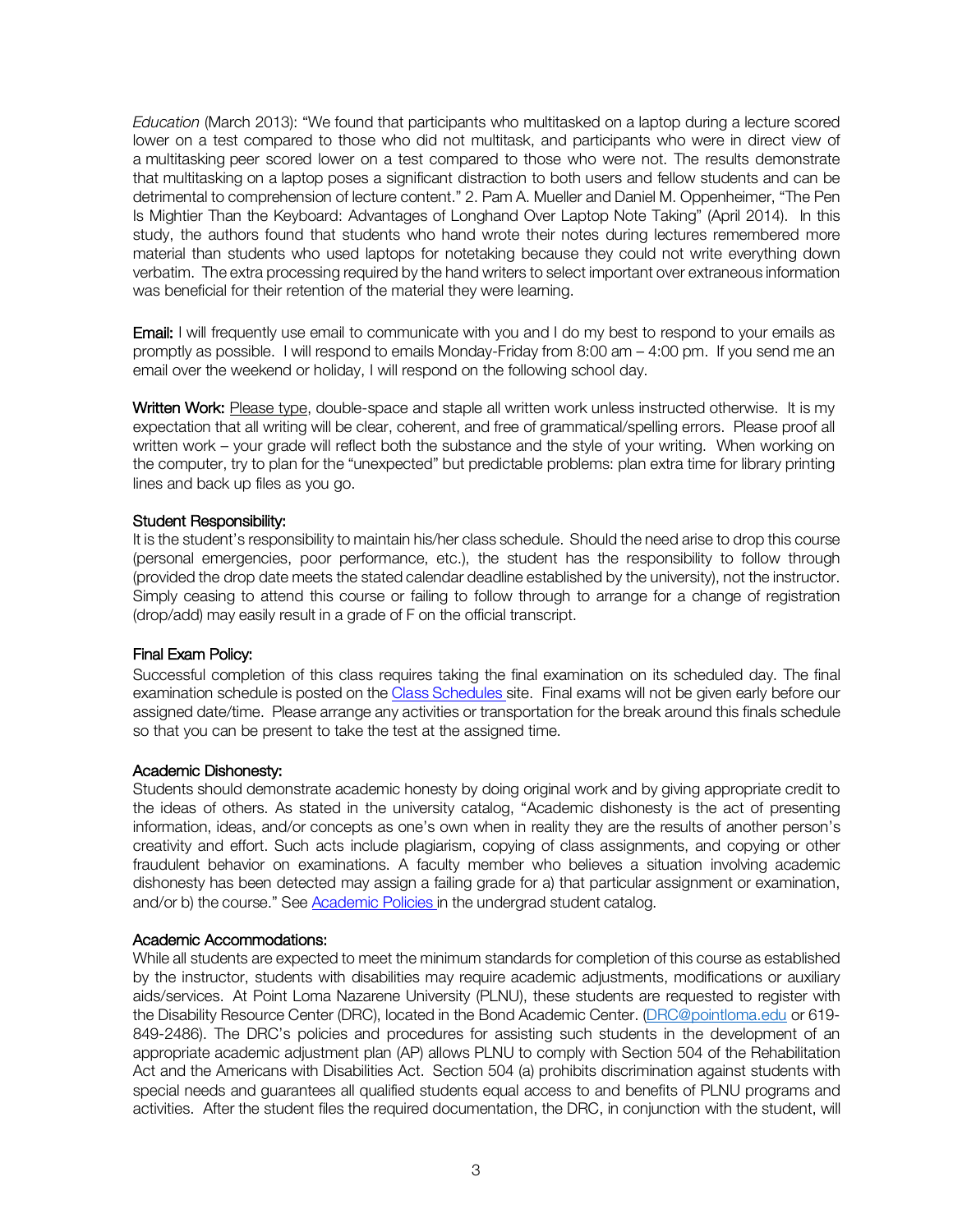develop an AP to meet that student's specific learning needs. The DRC will thereafter email the student's AP to all faculty who teach courses in which the student is enrolled each semester. The AP must be implemented in all such courses.

If students do not wish to avail themselves of some or all of the elements of their AP in a particular course, it is the responsibility of those students to notify their professor in that course. PLNU highly recommends that DRC students speak with their professors during the first two weeks of each semester about the applicability of their AP in that particular course and/or if they do not desire to take advantage of some or all of the elements of their AP in that course.

### Ferpa Policy:

In compliance with federal law, neither PLNU student ID nor social security number will be used in publicly posted grades or returned sets of assignments without student written permission. This class will meet the federal requirements by (each faculty member choose one strategy to use: distributing all grades and papers individually; requesting and filing written student permission; or assigning each student a unique class ID number not identifiable on the alphabetic roster.). Also in compliance with FERPA, you will be the only person given information about your progress in this class unless you have designated others to receive it in the "Information Release" section of the student portal. See Policy Statements in the undergrad student catalog.

### PLNU Copyright Policy:

Point Loma Nazarene University, as a non-profit educational institution, is entitled by law to use materials protected by the US Copyright Act for classroom education. Any use of those materials outside the class may violate the law.

## CLASS ASSIGNMENTS & COURSE SCHEDULE

**Exams:** There are three exams in this course. Exams will include material from the book and in-class discussion/activities. You may bring one 3x5 notecard (front and back, handwritten – not typed) to each exam.

Reading Quizzes: There will occasionally be short unannounced quizzes (5-10 points each) on the assigned reading. Reading quizzes will be given at the beginning of class. If you arrive late to class, you will not be given additional time to take the quiz. Reading Quizzes cannot be made up. The reading quiz with the lowest score will be dropped at the end of the semester.

Original Propaganda Poster: You will design an original propaganda poster using a selection from the ten propaganda techniques that we will learn about in class. You will need to acquire a poster board for this assignment. Prompts will be given in class and you will have some choice in selecting the overall theme of your poster. On the day that your poster is due, we will hang them around the classroom and complete a "gallery tour," identifying the different propaganda techniques that we have studied.

Ad Analysis Presentation: You will select and analyze an advertisement (either a static image such as a billboard, magazine page, digital ad or a video) in order to uncover "how it works" persuasively. In an oral presentation, you will identify and evaluate the advertisement's use of persuasive strategies and explain what the advertisement is attempting to accomplish. Your textbook will be a very important resource to you in the successful completion of this project, so it is imperative that you keep up with your reading assignments.

In-Class (or take home) Assignments: At times, you will be given short assignments or exercises in class (or to take home) that are worth points toward your final grade. These assignments may include written responses/reflections, home learning, group work, etc. The point value for these assignments may vary, but will be clearly designated on the assignment.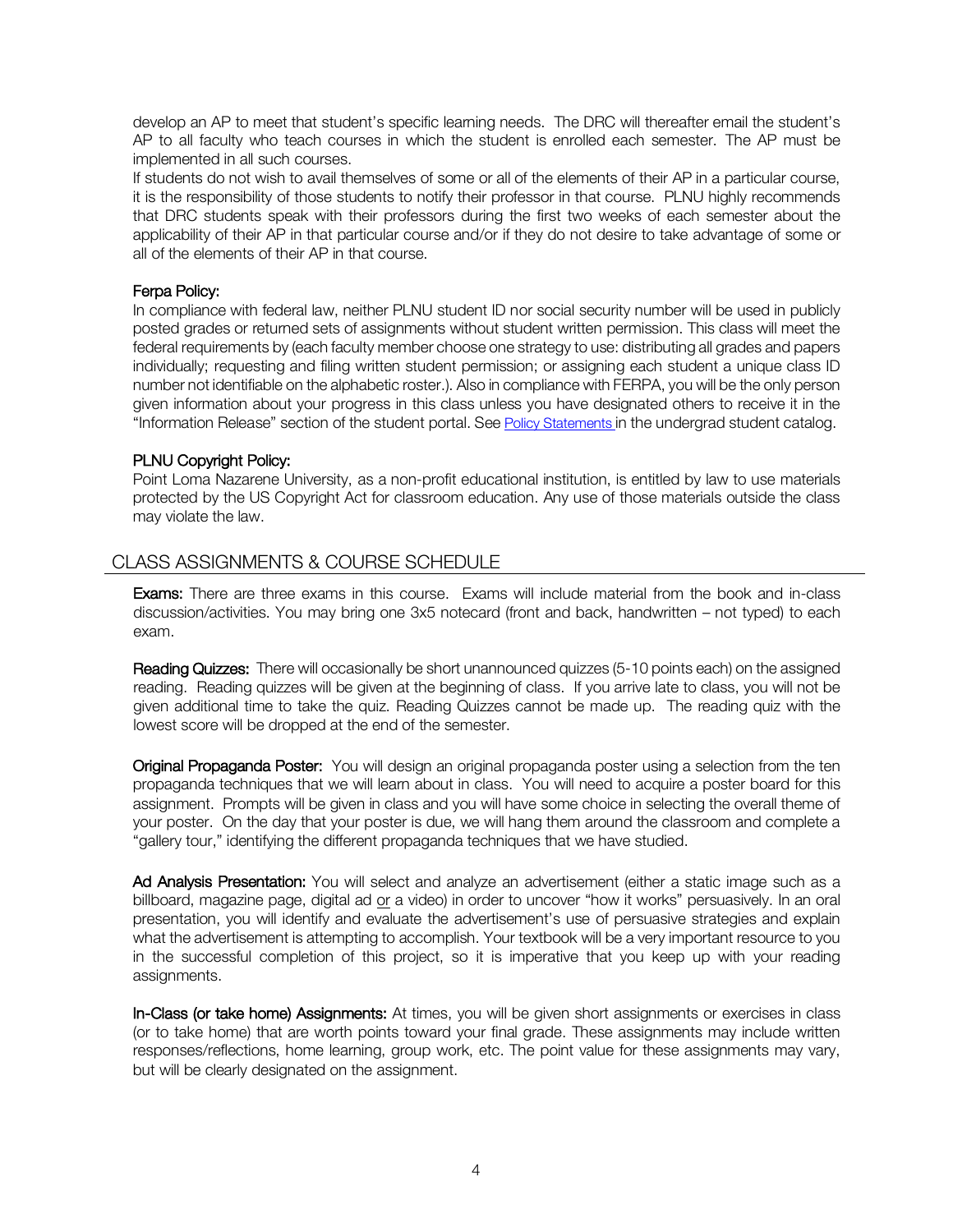Grade Scale (% to Letter): Final grades will be calculated as follows and will not be rounded.

| 93-100        |    | 73-76.9%     |    |
|---------------|----|--------------|----|
| $90 - 92.9\%$ | А- | 70-72.9%     | C- |
| 87-89.9%      | B+ | 67-69.9%     | D+ |
| 83-86.9%      | В  | 63-66.9%     |    |
| 80-82.9%      | В- | $60 - 62.9%$ | D- |
| 77-79.9%      | G+ | 0-59.        |    |
|               |    |              |    |

#### Point Distribution

| <b>COURSE REQUIREMENTS</b>                       | <b>Number of Points</b><br><b>AVAILABLE</b> | <b>Number of Points</b><br>I EARNED |
|--------------------------------------------------|---------------------------------------------|-------------------------------------|
| Test $# 1$                                       | 75                                          |                                     |
| Test $# 2$                                       | 75                                          |                                     |
| Test #3                                          | 100                                         |                                     |
| Original Propaganda Poster                       | 75                                          |                                     |
| Ad Analysis Presentation                         | 100                                         |                                     |
| Additional Assignments & Reading Quizzes         | 100                                         |                                     |
| <b>TOTAL</b>                                     | 525                                         |                                     |
| - Absence penalties (15 pts. per absence after 2 | (e.g., 3 absences                           |                                     |
| absences)                                        | $= -15$                                     |                                     |

\* At the end of the course, the total point value may be slightly higher or lower than the number above. While I strive to stay close to this amount, there may be occasions where we will need to add or delete short assignments or quizzes that would adjust the total point value of the course.

## Tentative Course Schedule

- Subject to change with fair notice.
- Please complete reading prior to arriving at class on the assigned due date.

| WK.            | Date   | Topic                                      | Reading/Assignments Due                    |
|----------------|--------|--------------------------------------------|--------------------------------------------|
|                | R 1/10 | Welcome/Course Introduction                |                                            |
| $\overline{2}$ | T1/15  | Why Study Persuasion?                      | Ch. 1 (Hint: we will have a quiz on Ch. 1) |
|                | R 1/17 | Why Study Persuasion?                      |                                            |
|                |        | Prop Tech # 1 & 2: Assertion and           |                                            |
|                |        | Bandwagon                                  |                                            |
| 3              | T1/22  | What Constitutes Persuasion?               | Ch. 2                                      |
|                | R 1/24 | Attitudes and Consistency                  | Ch.3                                       |
| $\overline{4}$ | T1/29  | Attitudes and Consistency                  | Ch.3                                       |
|                |        |                                            | Attitude Assessment Due                    |
|                | R 1/31 | Credibility                                | Ch. 4                                      |
|                |        | Prop Tech # 3: Cardstacking                |                                            |
|                |        | Assign: Propaganda Posters                 |                                            |
| 5              | T2/5   | Communicator Characteristics and           | Ch. 5                                      |
|                |        | Persuadability                             |                                            |
|                |        | Prop Tech # 4 & 5: Glittering Generalities |                                            |
|                |        | and False Dilemma                          |                                            |
|                | R 2/7  | Conformity and Influence in Groups         | Ch. 6                                      |
|                |        | Prop Tech # 6: The Lesser of Two Evils     |                                            |